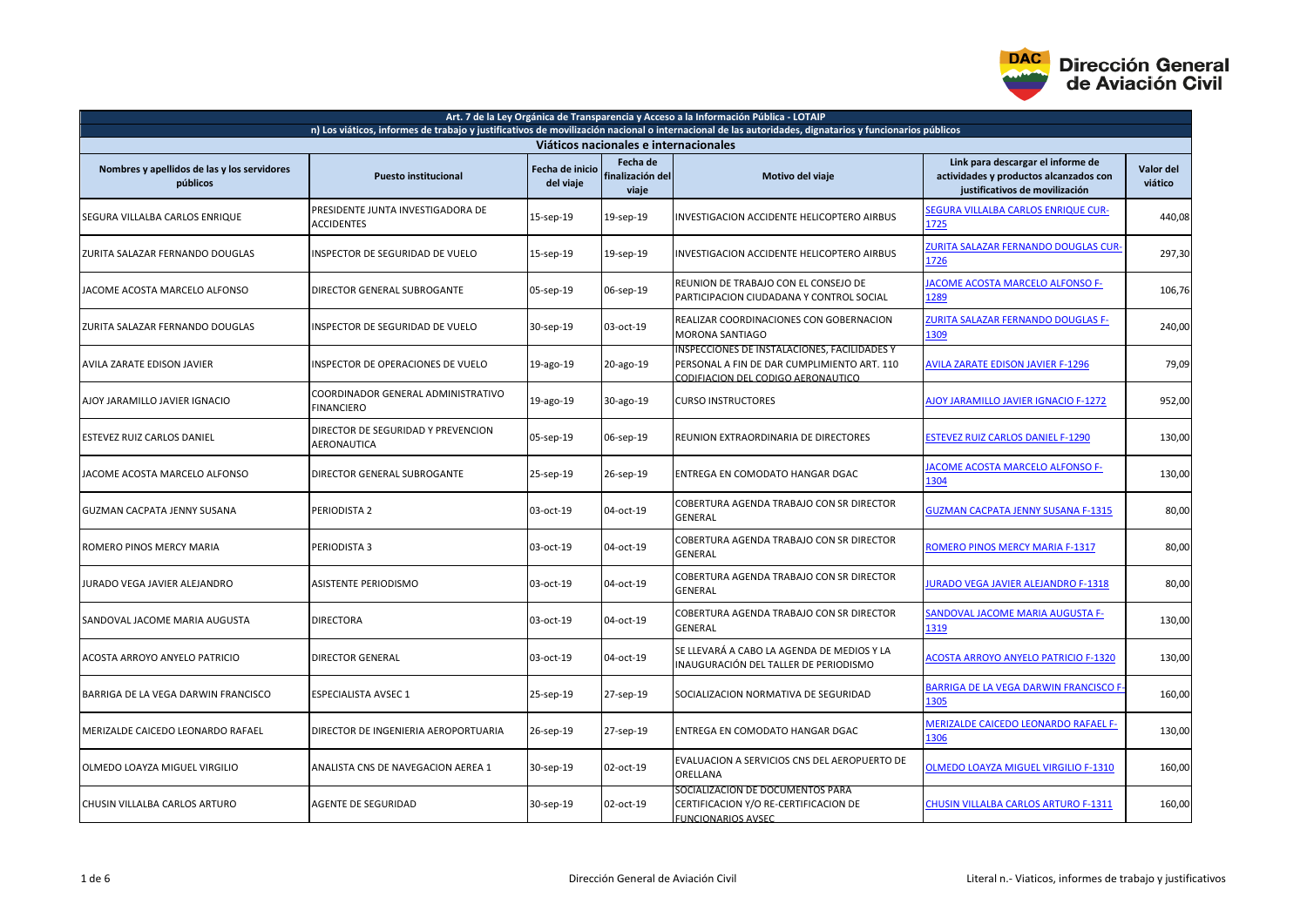

| TORRES ZAMBRANO ALFREDO NICOLAS      | AGENTE DE SEGURIDAD                                          | 01-oct-19 | 03-oct-19 | SOCIALIZACION DE DOCUMENTOS PARA<br>CERTIFICACION Y/O RE-CERTIFICACION DE<br><b>FUNCIONARIOS AVSEC</b>                                | TORRES ZAMBRANO ALFREDO NICOLAS F-<br>1312          | 160,00   |
|--------------------------------------|--------------------------------------------------------------|-----------|-----------|---------------------------------------------------------------------------------------------------------------------------------------|-----------------------------------------------------|----------|
| ROCHA VITERI WILSON RAMIRO           | INSPECTOR DE AERONAVEGABILIDAD                               | 02-oct-19 | 04-oct-19 | INSPECCION POR RENOVACION DEL CERTIFICADO DE<br>AERONAVEGABILIDAD                                                                     | ROCHA VITERI WILSON RAMIRO F-1313                   | 160,00   |
| DIAZ ALBUJA CESAR AUGUSTO            | ESPECIALISTA CERTIFICADOR DE AEROPUERTOS                     | 02-oct-19 | 04-oct-19 | PLAN DE VIGILANCIA 2019; INSPECCION AL AREA DE<br><b>MOVIMIENTOS</b>                                                                  | DIAZ ALBUJA CESAR AUGUSTO F-1314                    | 160,00   |
| TINTIN AVILA ARTURO ADOLFO           | ABOGADO 3                                                    | 15-sep-19 | 17-sep-19 | COMPARECER A LAS AUDIENCIAS DENTRO DEL JUICIO<br>CONTENCIOSO ADMINISTRATIVO                                                           | TINTIN AVILA ARTURO ADOLFO CUR-1826                 | 160,00   |
| ZURITA SALAZAR FERNANDO DOUGLAS      | INSPECTOR DE SEGURIDAD DE VUELO                              | 30-sep-19 | 03-oct-19 | REALIZAR COORDINACIONES CON GOBERNACION<br><b>MORONA SANTIAGO</b>                                                                     | <b>ZURITA SALAZAR FERNANDO DOUGLAS CUR-</b><br>1839 | 231,10   |
| SEGURA VILLALBA CARLOS ENRIQUE       | PRESIDENTE JUNTA INVESTIGADORA DE<br><b>ACCIDENTES</b>       | 30-sep-19 | 03-oct-19 | REALIZAR COORDINACIONES CON GOBERNACION<br><b>MORONA SANTIAGO</b>                                                                     | SEGURA VILLALBA CARLOS ENRIQUE CUR-<br>1875         | 617,45   |
| AYALA PUNIN LENIN MARCEL             | INSPECTOR DE VIGILANCIA OPERACIONAL                          | 23-sep-19 | 27-sep-19 | CAPACITACION ILS NORMARC 7000B                                                                                                        | <b>AYALA PUNIN LENIN MARCEL F-1302</b>              | 320,00   |
| MARCILLO DUQUE WALTER PATRICIO       | TECNICO DE INSPECCION EN VUELO                               | 23-sep-19 | 27-sep-19 | INSTRUCTOR DE CAPACITACION (OJT)SISTEMA DE<br>AYUDAS A LA NAVEGACION                                                                  | <b>MARCELO DUQUE WALTER PATRICIO F-1303</b>         | 320,00   |
| DOMINGUEZ ESPIN JUAN CARLOS          | INSPECTOR DESPACHADOR DE VUELO 2                             | 30-sep-19 | 15-oct-19 | REEMPLAZO EN EL AREA DE OPERACIONES PARA<br>CUMPLIR FUNCIONES DE INSPECTOR DESPACHADOR DE DOMINGUEZ ESPIN JUAN CARLOS F-1308<br>VUELO |                                                     | 1.200,00 |
| CHUSIN VILLALBA CARLOS ARTURO        | <b>AGENTE AVSEC</b>                                          | 15-oct-19 | 18-oct-19 | REALIZAR LA EVALUACION DEL SIMULACRO GENERAL<br>DEL AEROPUERTO DE BALTRA                                                              | CHUSIN VILLALBA CARLOS ARTURO F-1324                | 239,00   |
| RUEDA ROSERO KARINA ESTEFANIA        | SUPERVISORA AVSEC                                            | 15-oct-19 | 18-oct-19 | REALIZAR LA EVALUACION DEL SIMULACRO GENERAL<br>DEL AEROPUERTO DE BALTRA                                                              | RUEDA ROSERO KARINA ESTEFANIA F-1325                | 240,00   |
| SALAZAR RUBIO JHONNATAN GIOVANNY     | TECNICO DEL CENTRO DE OPERACIONES DE<br><b>EMERGENCIA</b>    | 15-oct-19 | 18-oct-19 | REALIZAR LA EVALUACION DEL SIMULACRO,<br>INSPECCIÓN A INSTALCIONES DEL SSEI AEROPUERTO<br><b>BALTRA</b>                               | SALAZAR RUBIO JHONNATAN GIOVANNY F-<br>1326         | 240,00   |
| OÑATE VALLADARES VICTOR RAY ROBINSON | INSPECTOR DE AERONAVEGABILIDAD                               | 16-oct-19 | 18-oct-19 | INSPECCION RENOVACION CERTIFICADO DE<br>AERONAVEGABILIDAD                                                                             | OÑATE VALLADARES VICTOR RAY ROBINSON<br>$F-1327$    | 160,00   |
| EGAS ANDRADE STEPHANIE CAROLINA      | ASISTENTE DE PLANIFICACIÓN Y GESTION DE<br>CALIDAD           | 16-oct-19 | 18-oct-19 | VISITA ADMINISTRATIVA A LAS DIRECCIONES DE<br><b>EMPRESAS Y REGIONAL II</b>                                                           | <b>EGAS ANDRADE STEPHANIE CAROLINA F-</b><br>1328   | 160,00   |
| VERA JIMENEZ LAURO AQUILES           | ANALISTA INGENIERIA AEROPORTUARIA 2                          | 21-oct-19 | 25-oct-19 | FISCALIZACION TRABAJOS DE CONSTRUCCION DEL<br>CERRAMIETO PERIMETRAL DEL AEROPUERTO                                                    | <b>VERA JIMENEZ LAURO AQUILES F-1329</b>            | 320,00   |
| ENRIQUEZ SALAZAR SIMON GONZALO       | ASISTENTE DE INGENIERIA AEROPORTUARIA                        | 21-oct-19 | 25-oct-19 | CONTROL, FISCALIZACIÓN, IMPLANTACION Y<br>UBICACIÓN DE PUNTOS EN PERIMETRO DEL<br>AEROPUERTO                                          | <b>ENRIQUEZ SALAZAR SIMON GONZALO F-</b><br>1330    | 320,00   |
| VASCONEZ GRANJA LUIS IVAN            | ASISTENTE DE TECNOLOGIAS DE LA<br>INFORMACION Y COMUNICACIÓN | 21-oct-19 | 25-oct-19 | MANTENIMIENTO PREVENTIVO DE EQUIPO<br>COMPUTACIONAL, ESTACIONES DE DIFUSION Y VARIOS                                                  | VASCONEZ GRANJA LUIS IVAN F-1331                    | 320,00   |
| RECALDE RECALDE EDUARDO FABIAN       | ANALISTA DE METEOROLOGIA AERONAUTICA 2                       | 21-oct-19 | 24-oct-19 | EVALUACION A LA MET, REVISON DE DOCUMENTACION<br>EXISTENTE Y VERIFICACION DE PROCEDIMIENTOS                                           | RECALDE RECALDE EDUARDO FABIAN F-1332               | 240,00   |
| <b>CHAVEZ VILLACIS LUIS ROMEL</b>    | ESPECIALISTA EN TRÁNSITO AEREO 1                             | 21-oct-19 | 24-oct-19 | EVALUACION A SERVICIOS DE TRANSITO AEREO DEL<br>AEROPUERTO DE BALTRA Y SAN CRISTOBAL                                                  | <b>CHAVEZ VILLACIS LUIS ROMEL F-1333</b>            | 240,00   |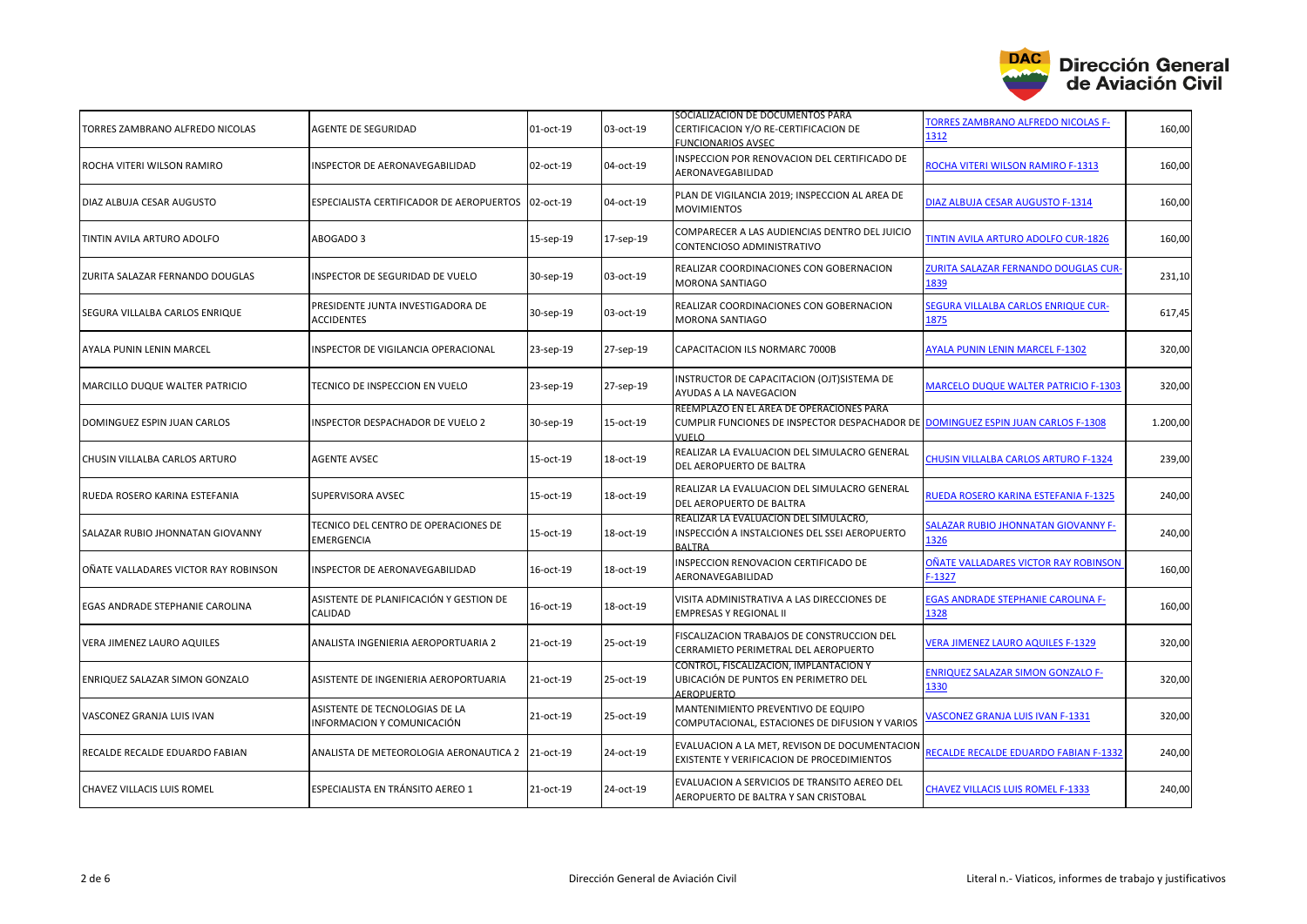

| <b>CASTRO BARBA DIEGO ANDRES</b> | <b>ANALISTA SAR 1</b>              | 22-oct-19 | 24-oct-19 | EVALUACION DEPENDENCIA RSC-SAN CRISTOBAL,<br><b>REVISION DOCUMENTACION EXISTENTE Y</b><br>VERIFICACION DE PROCEDIMIENTOS                                                | <b>CASTRO BARBA DIEGO ANDRES F-1334</b>           | 160,00   |
|----------------------------------|------------------------------------|-----------|-----------|-------------------------------------------------------------------------------------------------------------------------------------------------------------------------|---------------------------------------------------|----------|
| SANCHEZ SANCHEZ BETY MARIBEL     | <b>DIRECTORA</b>                   | 16-oct-19 | 18-oct-19 | VISITA ADMINISTRATIVA A LAS DIRECCIONES DE<br><b>EMPRESAS Y REGIONAL II</b>                                                                                             | <b>SANCHEZ SANCHEZ BETY MARIBEL F-1335</b>        | 260,00   |
| ARGUELLO CESAR MAURICIO          | INSPECTOR DE OPERACIONES DE VUELO  | 22-oct-19 | 23-oct-19 | DESIGNADOS PARA CUMPLIR CON PERSONAL DE<br>CERTIFICACIÓN DE LA REGINAL II                                                                                               | <b>ARGUELLO CESAR MAURICIO F-1337</b>             | 80,00    |
| ALEGRIA CHICO SANTIAGO REMIGIO   | INSPECTOR DESPACHADOR DE VUELO 2   | 22-oct-19 | 23-oct-19 | DESIGNADOS PARA CUMPLIR CON PERSONAL DE<br>CERTIFICACIÓN DE LA REGINAL II                                                                                               | <b>ALEGRIA CHICO SANTIAGO REMIGIO F-1338</b>      | 80,00    |
| ACOSTA CUJI CARLOS JULIO         | INSPECTOR DE OPERACIONES DE VUELO  | 22-oct-19 | 23-oct-19 | INSPECCIONES DE PERSONAL, INSTALCIONES Y<br>FACILIDADES A FIN DE CUMPLIR CON ART. 110                                                                                   | <b>ACOSTA CUJI CARLOS JULIO F-1339</b>            | 78,35    |
| OLMEDO LOAYZA MIGUEL VIRGILIO    | ANALISTA CNS DE NAVEGACION AEREA 1 | 22-oct-19 | 24-oct-19 | CODIFIACIÓN DEL CODIGO AERONAUTICO<br>EVALUACIÓN SERVICIOS CNS AEROPUERTO LAGO<br>AGRIO, REVISION DE DOCUMENTACION EXISTENTE Y<br><b>VERIFICACION DE PROCEDIMIENTOS</b> | <b>OLMEDO LOAYZA MIGUEL VIRGILIO F-1340</b>       | 160,00   |
| PAREDES ZAMBRANO JOSE ANIBAL     | <b>ESPECIALISTA AVSEC 1</b>        | 16-sep-19 | 18-sep-19 | INSPECCION DE MERCANCIAS PELIGROSAS AL<br>OPERADOR AEREO TAME EP DENTRO DEL PROCESO DE                                                                                  | <b>PAREDES ZAMBRANO JOSE ANIBLA CUR-</b><br>1727  | 535,50   |
| ACOSTA ARROYO ANYELO PATRICIO    | <b>DIRECTOR GENERAL</b>            | 22-sep-19 | 30-sep-19 | RENOVACION DE LA AUTORIZACION<br> PARTICIPACION EN LA 40° ASAMBLEA DE LA<br>ORGANIZACIÓN DE AVIACION CIVIL INTERNACIONAL<br>(NACI)                                      | <b>ACOSTA ARROYO ANYELO PATRICIO CUR-</b><br>1760 | 2.326,50 |
| GALLO GARCIA WUILMAN EDGAR       | INSPECTOR DE OPERACIONES DE VUELO  | 22-sep-19 | 06-oct-19 | PARTICIPACION EN LA 40° ASAMBLEA DE LA<br>ORGANIZACIÓN DE AVIACION CIVIL INTERNACIONAL<br>(OACI)                                                                        | <b>GALLO GARCIA WUILMAN EDGAR F-1299</b>          | 3.235,95 |
| DAVALOS CARDENAS ENRIQUE BOLIVAR | ESPECIALISTA TRANSITO AEREO 1      | 22-sep-19 | 06-oct-19 | PARTICIPACION EN LA 40° ASAMBLEA DE LA<br>ORGANIZACIÓN DE AVIACION CIVIL INTERNACIONAL<br>(NACI)                                                                        | DAVALOS CARDENAS ENRIQUE BOLIVAR F-<br>1300       | 3.521,48 |
| JACOME ACOSTA MARCELO ALFONSO    | <b>SUBDIRECTOR GENERAL</b>         | 29-sep-19 | 06-oct-19 | PARTICIPACION EN LA 40° ASAMBLEA DE LA<br>ORGANIZACIÓN DE AVIACION CIVIL INTERNACIONAL                                                                                  | <b>ACOME ACOSTA MARCELO ALFONSO F-</b><br>1307    | 1.695,53 |
| ISCH SOLINES MARCELO XAVIER      | <b>DIRECTOR REGIONAL</b>           | 22-sep-19 | 06-oct-19 | PARTICIPACION EN LA 40° ASAMBLEA DE LA<br>ORGANIZACIÓN DE AVIACION CIVIL INTERNACIONAL<br>(0ACI)                                                                        | <b>SCH SOLINES MARCELO XAVIER F-1298</b>          | 3.521,48 |
| PAREDES TORRES ANDRES ESTEBAN    | INSPECTOR AERONAVEGABILIDAD        | 05-oct-19 | 11-oct-19 | INSPECCION DE ORGANIZACIÓN DE MANTENIMIENTO<br><b>LUFTHANSA TECHNIK</b>                                                                                                 | <b>PAREDES TORRES ANDRES ESTEBAN CUR-</b><br>1812 | 1.635,40 |
| BEDON CHACON ERNESTO ANTONIO     | INSPECTOR AERONAVEGABILIDAD        | 11-sep-19 | 18-sep-19 | INSPECCION DE CONFORMIDAD DE AERONAVES                                                                                                                                  | <b>BEDON CHACON ERNESTO ANTONIO CUR-</b><br>1813  | 1.606,50 |
| SALAZAR CERDA JULIO              | INSPECTOR AEREONAVEGABILIDAD       | 15-sep-19 | 19-sep-19 | COMISION DE SERVICIOS A IBARRA                                                                                                                                          | <b>SALAZAR CERDA JULIO CUR-1669</b>               | 250,25   |
| <b>MARTINEZ PULLES PIEDAD</b>    | <b>ANALISTA CNS</b>                | 23-sep-19 | 27-sep-19 | CAPACITACION ILS NUEVA LOJA                                                                                                                                             | <b>MARTINEZ PULLES PIEDAD F-3368</b>              | 320.00   |
| <b>IPIALES BUNCI DARWIN</b>      | <b>ANALISTA CNS</b>                | 23-sep-19 | 27-sep-19 | CAPACITACION ILS NUEVA LOJA                                                                                                                                             | <b>PIALES BUNCI DARWIN F-3369</b>                 | 320,00   |
| ABRIL MAYORGA HERNAN             | <b>ANALISTA CNS</b>                | 23-sep-19 | 27-sep-19 | CAPACITACION ILS NUEVA LOJA                                                                                                                                             | <b>ABRIL MAYORGA HERNAN F-3370</b>                | 320.00   |
| AYERVE TOBAR ARMANDO             | <b>CONDUCTOR</b>                   | 15-sep-19 | 19-sep-19 | TRASLADANDO FUNCIONARIOS SALINAS                                                                                                                                        | <b>AYERVE TOBAR ARMANDO CUR-1672</b>              | 320,00   |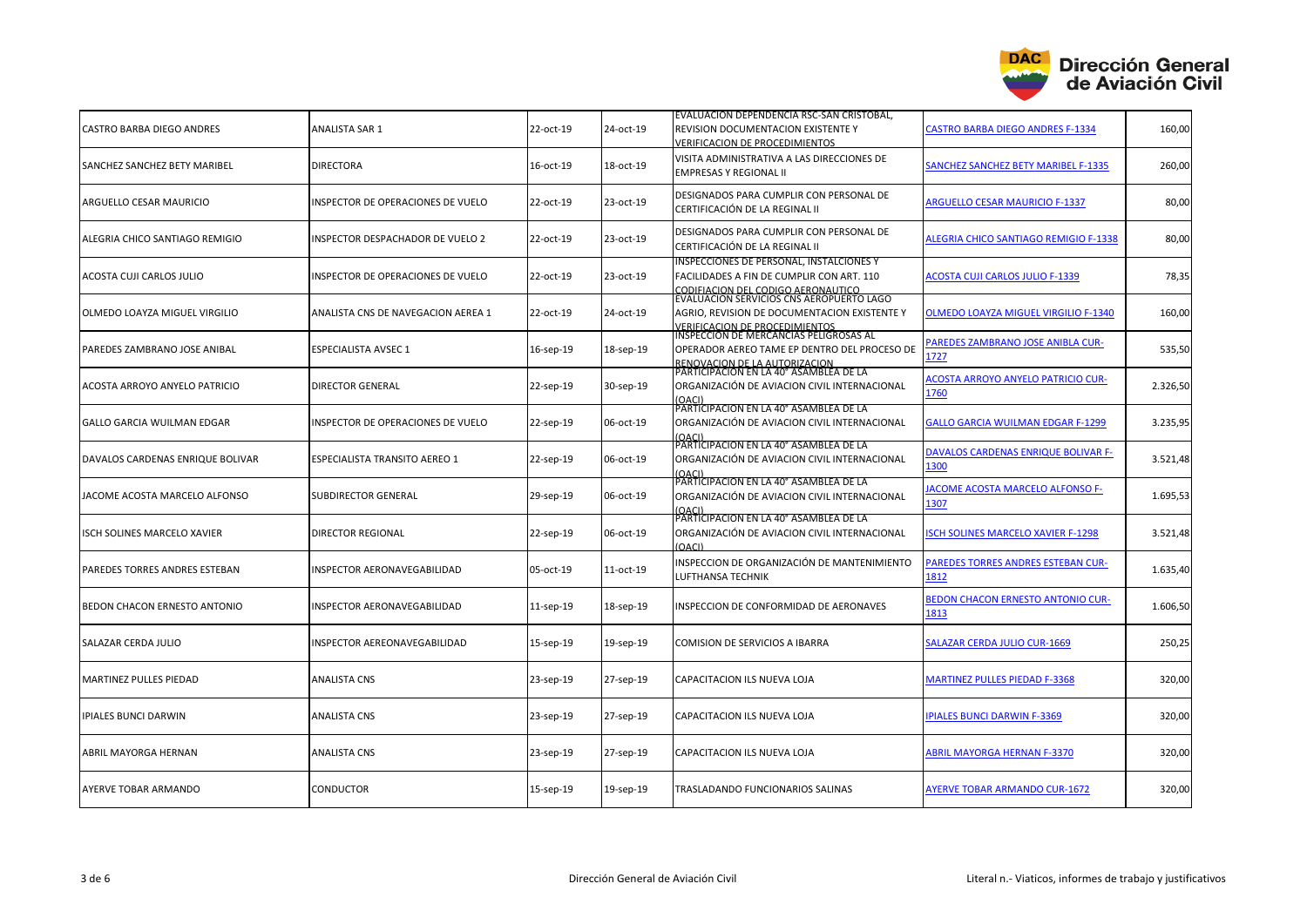

| SALAZAR CANGO CARMEN     | <b>ANALISTA AIS</b>       | 23-sep-19 | 27-sep-19 | COMISION DE SERVICIOS A MANTA                                            | <b>SALAZAR CANGO CARMEN F-3367</b>       | 320,00 |
|--------------------------|---------------------------|-----------|-----------|--------------------------------------------------------------------------|------------------------------------------|--------|
| PADILLA ROLANDO          | <b>AGENTE SEGURIDAD</b>   | 09-sep-19 | 18-sep-19 | <b>CURSO DE SUPERVISORES MANTA</b>                                       | PADILLA ROLANDO CUR-1679                 | 720,00 |
| CAZA TITUAÑA GONZALO     | ANALISTA METEREOLOGIA     | 24-sep-19 | 01-oct-19 | MANTENIMIENTO EQUIPOS METEREOLOGICOS SALINAS CAZA TITUAÑA GONZALO F-3371 |                                          | 560,00 |
| RAMIREZ ALVARO JUAN      | ANALISTA METEREOLOGIA     | 24-sep-19 | 01-oct-19 | MANTENIMIENTO EQUIPOS METEREOLOGICOS SALINAS RAMIREZ ALVARO JUAN F-3372  |                                          | 560,00 |
| <b>ACARO LEON EDGAR</b>  | TECNICO AUTOBOMBAS        | 25-sep-19 | 27-sep-19 | MANTENIMIENTO DE AUTOBOMBAS TULCAN                                       | <b>ACARO LEON EDGAR F-3373</b>           | 160,00 |
| MANOBAMNDA REA JOSE      | <b>TECNICO AUTOBOMBAS</b> | 25-sep-19 | 27-sep-19 | MANTENIMIENTO AUTOBOMBAS TULCAN                                          | MANOBAMNDA REA JOSE F-3374               | 160,00 |
| TOAPANTA ULLAURI RICHARD | <b>CONDUCTOR</b>          | 01-oct-19 | 03-oct-19 | TRASLADANDO FUNCIONARIOS SHELL MERA                                      | <b>TOAPANTA ULLAURI RICHARD F-3377</b>   | 160,00 |
| PAREDES RIVERA VICENTE   | ANALISTA METEREOLOGIA     | 30-sep-19 | 03-oct-19 | MANTENIMIENTO EQUIPOS METEREOLOGICOS SANTA<br><b>ROSA</b>                | <b>PAREDES RIVERA VICENTE F-3375</b>     | 240,00 |
| CARRERA RODRIGUEZ GALO   | ANALISTA METEREOLOGIA     | 30-sep-19 | 03-oct-19 | MANTENIMIENTO EQUIPOS METEREOLOGICOS SANTA<br>ROSA                       | <b>CARRERA RODRIGUEZ GALO F-3376</b>     | 240,00 |
| PAREDES ATIENCIA ROBERTO | <b>ANALISTA CNS</b>       | 01-oct-19 | 03-oct-19 | VERIFICACION DESCARGA DE SW SHELL MERA                                   | PAREDES ATIENCIA ROBERTO F-3378          | 160,00 |
| SANTACRUZ ANDRADE RUBEN  | ANALISTA CNS              | 01-oct-19 | 03-oct-19 | VERIFICACION DESCARGA DE SW SHELL MERA                                   | <b>SANTACRUZ ANDRADE RUBEN F-3379</b>    | 160,00 |
| TOAPANTA ULLAURI RICHARD | CONDUCTOR                 | 03-oct-19 | 05-oct-19 | TRASLADANDO FUNCIONARIOS SHELL MERA                                      | <b>TOAPANTA ULLAURI RICHARD CUR-1705</b> | 160,00 |
| ACARO LEON EDGAR         | TECNICO AUTOBOMBAS        | 27-sep-19 | 30-sep-19 | MANTENIMIENTO AUTOBOMBAS TULCAN                                          | <b>ACARO LEON EDGAR CUR-1706</b>         | 240,00 |
| MANOBAMNDA REA JOSE      | TECNICO AUTOBOMBAS        | 27-sep-19 | 30-sep-19 | MANTENIMIENTO AUTOBOMBAS TULCAN                                          | <b>MANOBAMNDA REA JOSE CUR-1707</b>      | 240,00 |
| PAREDES ATIENCIA ROBERTO | ANALISTA CNS              | 03-oct-19 | 05-oct-19 | VERIFICACION DESCARGA DE SW SHELL MERA                                   | PAREDES ATIENCIA ROBERTO CUR-1731        | 160,00 |
| SANTACRUZ ANDRADE RUBEN  | ANALISTA CNS              | 03-oct-19 | 05-oct-19 | VERIFICACION DESCARGA DE SW SHELL MERA                                   | <b>SANTACRUZ ANDRADE RUBEN CUR-1760</b>  | 160,00 |
| PALLO DE LA CUEVA HERNAN | ANALISTA METEREOLOGIA     | 14-oct-19 | 18-oct-19 | MANTENIMIENTO EQUIPOS METEREOLOGICOS MANTA                               | PALLO DE LA CUEVA HERNAN F-3380          | 320,00 |
| CAZA TITUAÑA GONZALO     | ANALISTA METEREOLOGIA     | 14-oct-19 | 18-oct-19 | MANTENIMIENTO EQUIPOS METEREOLOGICOS MANTA                               | <b>CAZA TITUAÑA GONZALO F-3381</b>       | 320,00 |
| BONE RUMBEA TEODORO      | ASISTENTE ACTIVOS FIJOS   | 14-oct-19 | 18-oct-19 | TOMA FISICA ACTIVOS FIJOS ESMERALDAS                                     | BONE RUMBEA TEODORO F-3382               | 320,00 |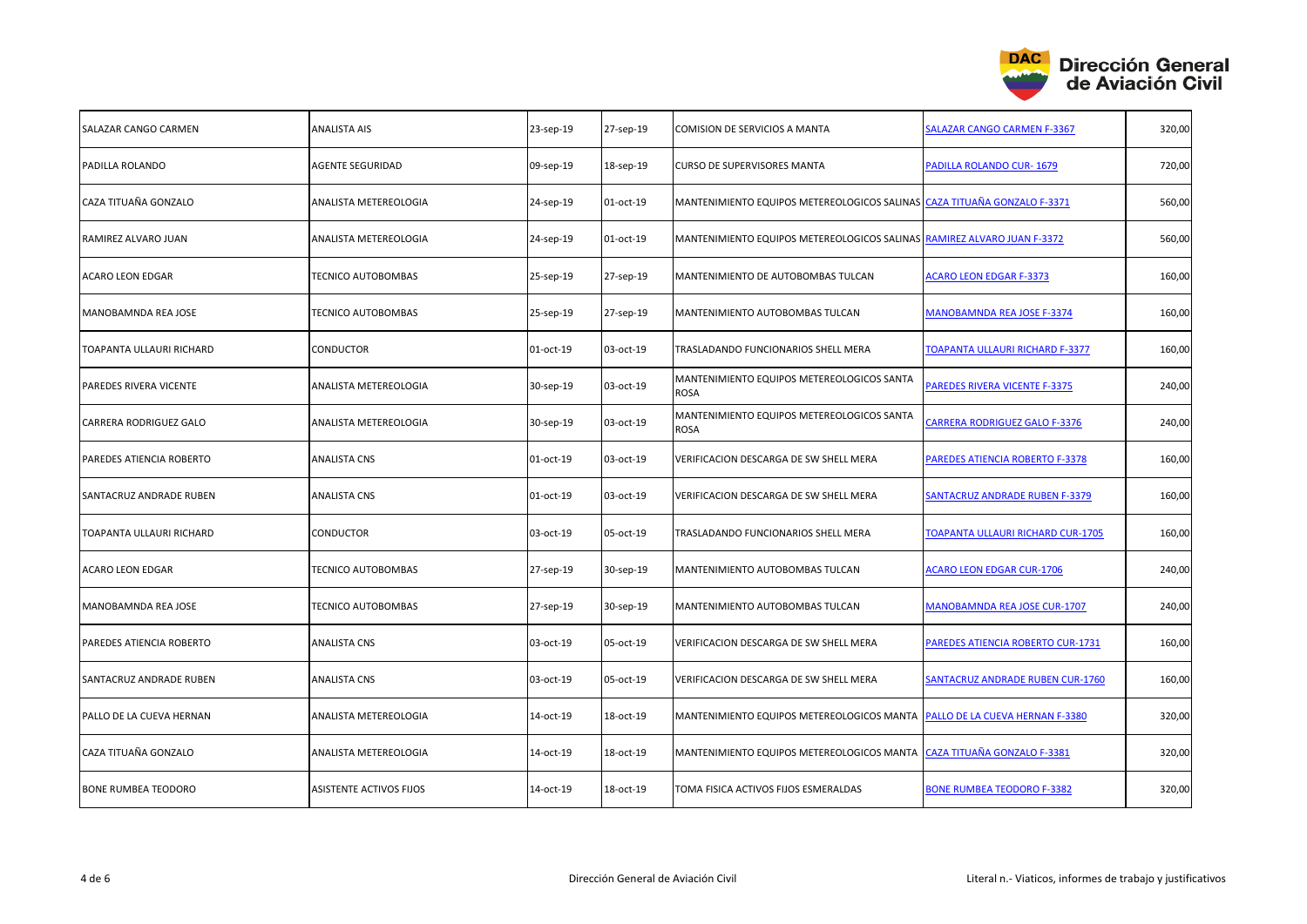

| <b>TACO TAIPE JORGE</b>              | APOYO ACTIVOS FIJOS                    | 14-oct-19 | 18-oct-19 | TOMA FISICA ACTIVOS FIJOS ESMERALDAS                     | <b>TACO TAIPE JORGE F-3383</b>          | 320,00  |
|--------------------------------------|----------------------------------------|-----------|-----------|----------------------------------------------------------|-----------------------------------------|---------|
| JUMBO CUMBICOS MARIA                 | <b>ASISTENTE FINANCIERO</b>            | 14-oct-19 | 18-oct-19 | TOMA FISICA ACTIVOS FIJOS ESMERALDAS                     | <b>JUMBO CUMBICOS MARIA F-3384</b>      | 320,00  |
| <b>LOPEZ LAMA LUIS</b>               | <b>CONDUCTOR</b>                       | 21-oct-19 | 22-oct-19 | CONDUCIENDO CAMIONETA D-MAX NO.441 MACAS-<br>QUITO       | LOPEZ LAMA LUIS F-3393                  | 80,00   |
| CAZA TITUAÑA GONZALO                 | ANALISTA METEREOLOGIA                  | 21-oct-19 | 25-oct-19 | MANTENIMIENTO EQUIPOS METEREOLOGICOS<br><b>GUAYAQUIL</b> | CAZA TITUAÑA GONZALO F-3394             | 320,00  |
| RAMIREZ ALVARO JUAN                  | ANALISTA METEREOLOGIA                  | 21-oct-19 | 25-oct-19 | MANTENIMIENTO EQUIPOS METEREOLOGICOS<br><b>GUAYAQUIL</b> | RAMIREZ ALVARO JUAN F-333390            | 320,00  |
| MENDEZ JARAMILLO ANGEL               | <b>CONDUCTOR</b>                       | 21-oct-19 | 25-oct-19 | TRASLADANDO FUNCIONARIOS LOJA                            | <b>MENDEZ JARAMILLO ANGEL F-3392</b>    | 320,00  |
| <b>GARZON SANDOVAL EDISON</b>        | CONDUCTOR                              | 21-oct-19 | 25-oct-19 | TRASLADANDO FUNCIONARIOS TULCAN                          | <b>GARZON SANDOVAL EDISON F-3388</b>    | 320,00  |
| <b>CRUZ GOMEZ FREDDY</b>             | CONDUCTOR                              | 21-oct-19 | 25-oct-19 | TRASLADANDO FUNCIONARIOS MACAS                           | CRUZ GOMEZ FREDDY F-3389                | 320,00  |
| <b>TACO TAIPE JORGE</b>              | APOYO ACTIVOS FIJOS                    | 21-oct-19 | 25-oct-16 | TOMA FISICA ACTIVOS FIJOS LOJA                           | <b>TACO TAIPE JORGE F-3385</b>          | 320,00  |
| <b>GODOY GUALPAZ VIOLETA</b>         | <b>ASISTENTE FINANCIERO</b>            | 21-oct-19 | 25-oct-19 | TOMA FISICA DE ACTIVOS FIJOS LOJA                        | <b>GODOY GUALPAZ VIOLETA F-3387</b>     | 320,00  |
| ALMEIDA ALBUJA WILSON                | <b>ANAL METEOR</b>                     | 23-sep-19 | 27-sep-19 | <b>CUBRIR TURNO METEOROLOGIA SNA</b>                     | <b>ALMEIDA ALBUJA WILSON F-882</b>      | 320,00  |
| ALMEIDA ALBUJA WILSON                | <b>ANAL METEOR</b>                     | 30-sep-19 | 04-oct-19 | CUBRIR TURNO METEOROLOGIA SNA                            | <b>ALMEIDA ALBUJA WILSON F-883</b>      | 320,00  |
| CUNALATA CORDOVA EDWIN SANTIAGO      | CONTROLADOR AERÓDROMO 1                | 03-sep-19 | 17-sep-19 | SERVICIO DE TRANSITO AEREO                               | <b>CUNALATA CORDOVA EDWIN CUR 966</b>   | 1120,00 |
| MONTENEGRO CAJAMARCA PATRICIO RAMIRO | CONTROLADOR AERÓDROMO 1                | 22-ago-19 | 05-sep-19 | REEMPLAZO                                                | MONTENEGRO CAJAMARCA PATRICIO CUR 9     | 1120,00 |
| PALACIOS OBANDO MARIA ELIZABETH      | ANALISTA DE INGENIERIA AEROPORTUARIA 1 | 12-ago-19 | 14-ago-19 | LEVANTAMIENTO DE MEDIDA DE AREAS VERDES                  | PALACIOS OBANDO MARIA CUR 968           | 160,00  |
| PALACIOS OBANDO MARIA ELIZABETH      | ANALISTA DE INGENIERIA 1               | 18-sep-19 | 20-sep-19 | FISCALIZACION TORRE TAISHA                               | PALACIOS OBANDO MARIA CUR 969           | 160,00  |
| LOMBEIDA VERGARA EDGAR HERNAN        | <b>CHOFER</b>                          | 02-sep-19 | 04-sep-19 | TASLADO DE PERSONAL                                      | LOMBEIDA VERGARA EDGAR CUR 970          | 160,00  |
| PALACIOS OBANDO MARIA ELIZABETH      | ANALISTA DE INGENIERIA 1               | 02-sep-19 | 04-sep-19 | FISCALIZACION TORRE TAISHA                               | PALACIOS OBANDO MARIA CUR 971           | 160,00  |
| ZAMBRANO JACOME NATHALIE GISELA      | <b>AGENTE DE SEGURIDAD</b>             | 13-sep-19 | 17-sep-19 | REEMPLAZO                                                | <b>ZAMBRANO JACOME NATHALIE CUR 972</b> | 320,00  |
|                                      |                                        |           |           |                                                          |                                         |         |